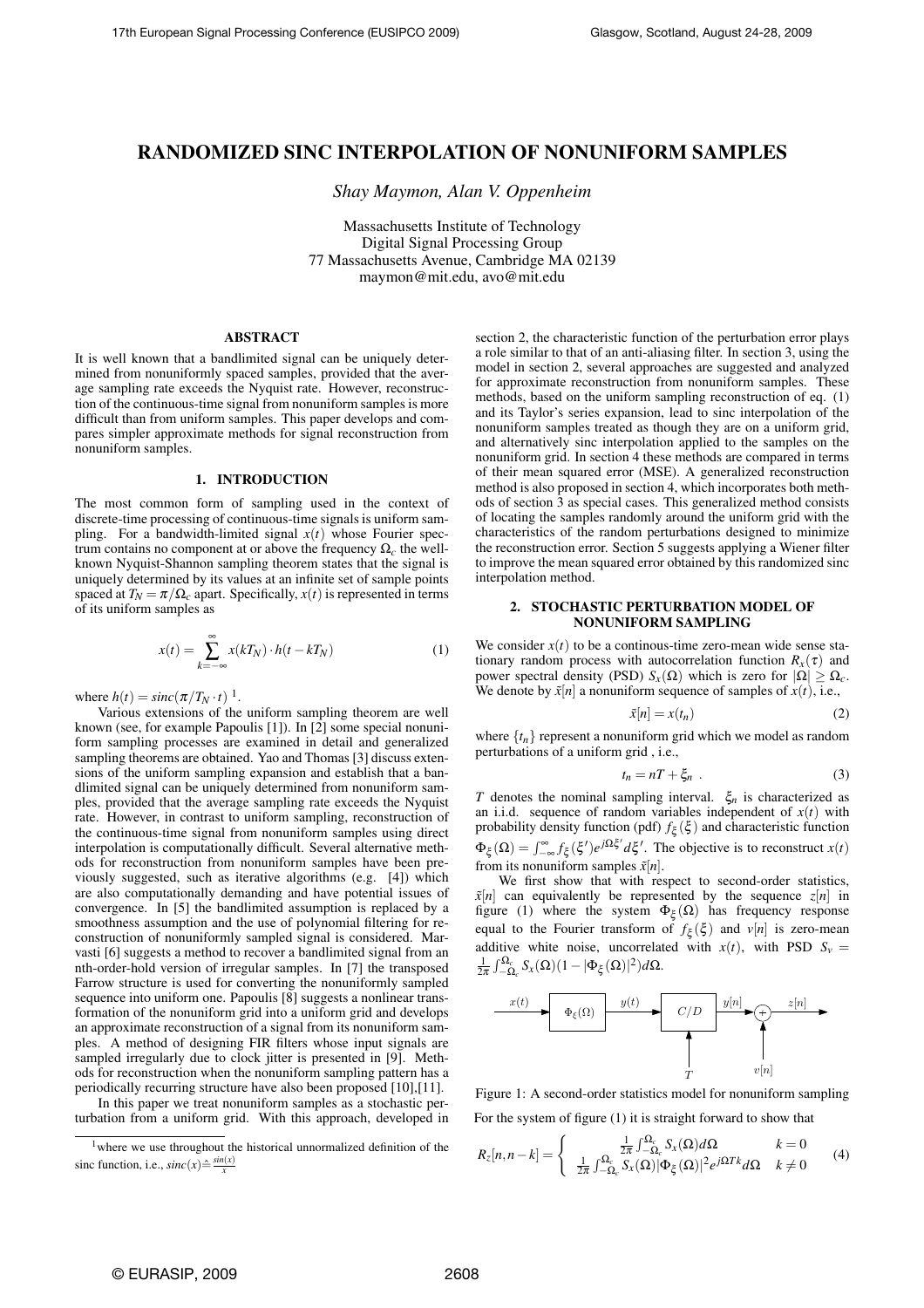and that

$$
E(z[n]x(t)) = R_x(\tau) * f_{\xi}(\tau)|_{\tau = nT - t}.
$$
\n(5)

To show that eq. (4) is identical to  $R_{\tilde{x}}[n, n-k]$  and eq. (5) is identical to  $E(\tilde{x}[n]x(t))$ , we evaluate the autocorrelation of  $\tilde{x}[n]$  and the crosscorrelation between  $\tilde{x}[n]$  and  $x(t)$ . Specifically, with both  $x(t_n)$  and  $\xi_n$  as random variables, the autocorrelation function of  $\tilde{x}[n]$  is given by,

$$
R_{\bar{x}}[n, n-k] = E\left\{\bar{x}[n]\bar{x}[n-k]\right\} =
$$
  
\n
$$
E\left\{x(nT + \xi_n)x((n-k)T + \xi_{n-k})\right\} =
$$
  
\n
$$
E\left\{R_x(kT + \xi_n - \xi_{n-k})\right\}
$$
 (6)

Expressing (6) in terms of  $S_r(\Omega)$  we obtain,

$$
R_{\tilde{x}}[n, n-k] = E\left(\frac{1}{2\pi} \int_{-\Omega_c}^{\Omega_c} S_x(\Omega) e^{j\Omega(kT + \xi_n - \xi_{n-k})} d\Omega\right) =
$$
  

$$
\begin{cases} \frac{1}{2\pi} \int_{-\Omega_c}^{\Omega_c} S_x(\Omega) d\Omega & k = 0\\ \frac{1}{2\pi} \int_{-\Omega_c}^{\Omega_c} S_x(\Omega) |\Phi_{\xi}(\Omega)|^2 e^{j\Omega T k} d\Omega & k \neq 0 \end{cases}
$$
(7)

which is identical to eq. (4).

The input-output cross-correlation is given by

$$
E(\tilde{x}[n]x(t)) = E(x(nT + \xi_n)x(t)) = E(R_x((nT - t) + \xi_n))
$$
  
= 
$$
\frac{1}{2\pi} \int_{-\infty}^{\infty} S_x(\Omega) \Phi_{\xi}(\Omega) e^{j\Omega(nT - t)} d\Omega
$$
  
= 
$$
R_x(\tau) * f_{\xi}(\tau)|_{\tau = nT - t}
$$
(8)

which is equivalent to the input-output cross-correlation in the system in figure  $(1)$ , i.e. to eq.  $(5)$ .

Eq. (7) can also equivalently be written in terms of the continuous autocorrelation function of  $x(t)$  as

$$
R_{\tilde{x}}[k] = R_{\tilde{x}}[n, n-k] = R_x(t) * f_{\xi}(t) * f_{\xi}(-t)|_{t=kT}
$$
  
+ 
$$
(R_x(0) - R_x(t) * f_{\xi}(t) * f_{\xi}(-t)|_{t=0}) \cdot \delta[k]. \quad (9)
$$

Transforming to the frequency domain, we obtain

$$
S_{\tilde{x}}(e^{j\omega}) = \frac{1}{T} \sum_{k=-\infty}^{\infty} S_x \left( \frac{\omega - 2\pi k}{T} \right) \left| \Phi_{\xi} \left( \frac{\omega - 2\pi k}{T} \right) \right|^2
$$
  
+ 
$$
\frac{1}{2\pi} \int_{-\Omega_c}^{\Omega_c} S_x(\Omega) \left( 1 - |\Phi_{\xi}(\Omega)|^2 \right) d\Omega \qquad (10)
$$

Uniform sampling is a special case for which  $f_{\xi}(\xi) = \delta(\xi)$  and  $\Phi_{\xi}(\Omega) = 1$ . In this case, as expected,

$$
S_{\tilde{x}}(e^{j\omega}) = \frac{1}{T} \sum_{k=-\infty}^{\infty} S_x \left( \frac{\omega - 2\pi k}{T} \right)
$$
 (11)

which is the power spectral density of the sequence of uniform samples  $x[n] = x(nT)$ . The effect of timing error on the power spectrum indicated in eq. (10) was first shown by Akaike in [12].

The structure of figure (1) suggests that with respect to secondorder statistics, nonuniform sampling with stochastic perturbations can be modeled as uniform sampling of the signal pre-filtered by the Fourier transform of the pdf of the sampling perturbation. Correspondingly, the pdf  $f_{\xi}(\xi)$  can be designed subject to the constraints on  $f_{\xi}(\xi)$  as a probability density function so that  $\Phi_{\xi}(\Omega)$  acts as an equivalent anti-aliasing LPF in figure (1). Of course the stochastic perturbation still manifests itself through the additive white noise  $\nu[n]$  in figure (1). Thus, figure (1) suggests that aliasing can be traded off with uncorrelated white noise by appropriate design of the pdf of the sampling perturbation.

An interesting consequence of eq. (10) is that it offers the potential in the context of nonuniform sampling to resolve whether or not the signal has been undersampled. To illustrate, consider the signal

$$
x(t) = A \cdot cos(\Omega_0 t + \theta) \tag{12}
$$

where  $θ \sim u[-π, π]$  and *A* and  $Ω_0$  are deterministic unknown parameters. The PSD of  $x(t)$  is given by

$$
S_x(\Omega) = \frac{\pi A^2}{2} \cdot (\delta(\Omega - \Omega_0) + \delta(\Omega + \Omega_0)) \tag{13}
$$

By substituting  $S_{\textbf{x}}(\Omega)$  from (13) into (10) we obtain

$$
S_{\tilde{x}}(e^{j\omega}) = \frac{1}{2}A^2 \left(1 - |\Phi_{\xi}(\Omega_0)|^2\right) + \frac{\pi}{2}A^2 \cdot |\Phi_{\xi}(\Omega_0)|^2.
$$

$$
\sum_{k=-\infty}^{\infty} \left(\delta \left(\omega - \Omega_0 T - 2\pi k\right) + \delta \left(\omega + \Omega_0 T - 2\pi k\right)\right) \tag{14}
$$

where the PSD of the uniformly sampled signal  $x[n] = x(nT)$  is given by,

$$
S_{X}(e^{j\omega}) = \frac{\pi A^2}{2} \cdot \sum_{k=-\infty}^{\infty} (\delta(\omega - \Omega_0 T - 2\pi k) + \delta(\omega + \Omega_0 T - 2\pi k))
$$

Given  $S_x(e^{j\omega})$ , we can solve for  $A^2$  and for  $\Omega_0$ . However, the solution for  $\Omega_0$  is not unique if the sampling rate is not guaranteed to be above the Nyquist rate. In the case of nonuniform sampling, however, the noise floor as well as the attenuation factor depends on the continuous frequency  $\Omega_0$  through  $\Phi_{\xi}(\cdot)$  which allows us to uniquely solve for  $A^2$  and  $|\Phi_{\xi}(\Omega_0)|$ . Consequently, if sampling is done nonuniformly, we can determine whether the signal was undersampled and also the value of  $\Omega_0$  for well behaved characteristic functions.

To generalize this idea, assume that  $x(t)$  is sampled nonuniformly with an average rate that exceeds the Nyquist rate. Then,

$$
S_{\tilde{x}}(e^{j\pi}) = S_{v} = \frac{1}{2\pi} \int_{-\Omega_{c}}^{\Omega_{c}} S_{x}(\Omega) \left(1 - |\Phi_{\xi}(\Omega)|^{2}\right) d\Omega \tag{15}
$$

and

·

$$
S_{\tilde{x}}(e^{j\omega}) - S_{\tilde{x}}(e^{j\pi}) = \frac{1}{T} \cdot S_x\left(\frac{\omega}{T}\right) \left| \Phi_{\xi}\left(\frac{\omega}{T}\right) \right|^2 \quad \forall \quad |\omega| < \pi \quad (16)
$$

Therefore, if  $\Phi_{\xi}(\Omega) \neq 0$  for all  $\Omega < \Omega_c$ , then

$$
\frac{1}{2\pi} \int_{-\pi}^{\pi} \left( S_{\tilde{x}}(e^{j\omega}) - S_{\tilde{x}}(e^{j\pi}) \right) \frac{\left( 1 - |\Phi_{\xi}(\frac{\omega}{T})|^2 \right)}{|\Phi_{\xi}(\frac{\omega}{T})|^2} d\omega = S_{\nu} \tag{17}
$$

Thus, comparing the left-hand side of (17) with  $S_{\tilde{x}}(e^{j\pi})$ , we can tell whether  $x(t)$  was undersampled or not.

## 3. APPROXIMATE RECONSTRUCTION FROM NONUNIFORM SAMPLES

In this section we suggest several simplified but approximate approaches to reconstruction based on the model and analysis discussed in section 2. It will be assumed throughout the rest of the paper that the average sampling rate exceeds the Nyquist rate and consequently that the direct interpolation formula would result in exact reconstruction.  $x(t)$  can in general be expressed in terms of the uniform samples  $x_k = x(kT_N)$  through eq. (1). Consequently,  $x(t_n)$  can be expressed as

$$
x(t_n) = \sum_{k=-\infty}^{\infty} x_k \cdot h(t_n - kT_N)
$$
 (18)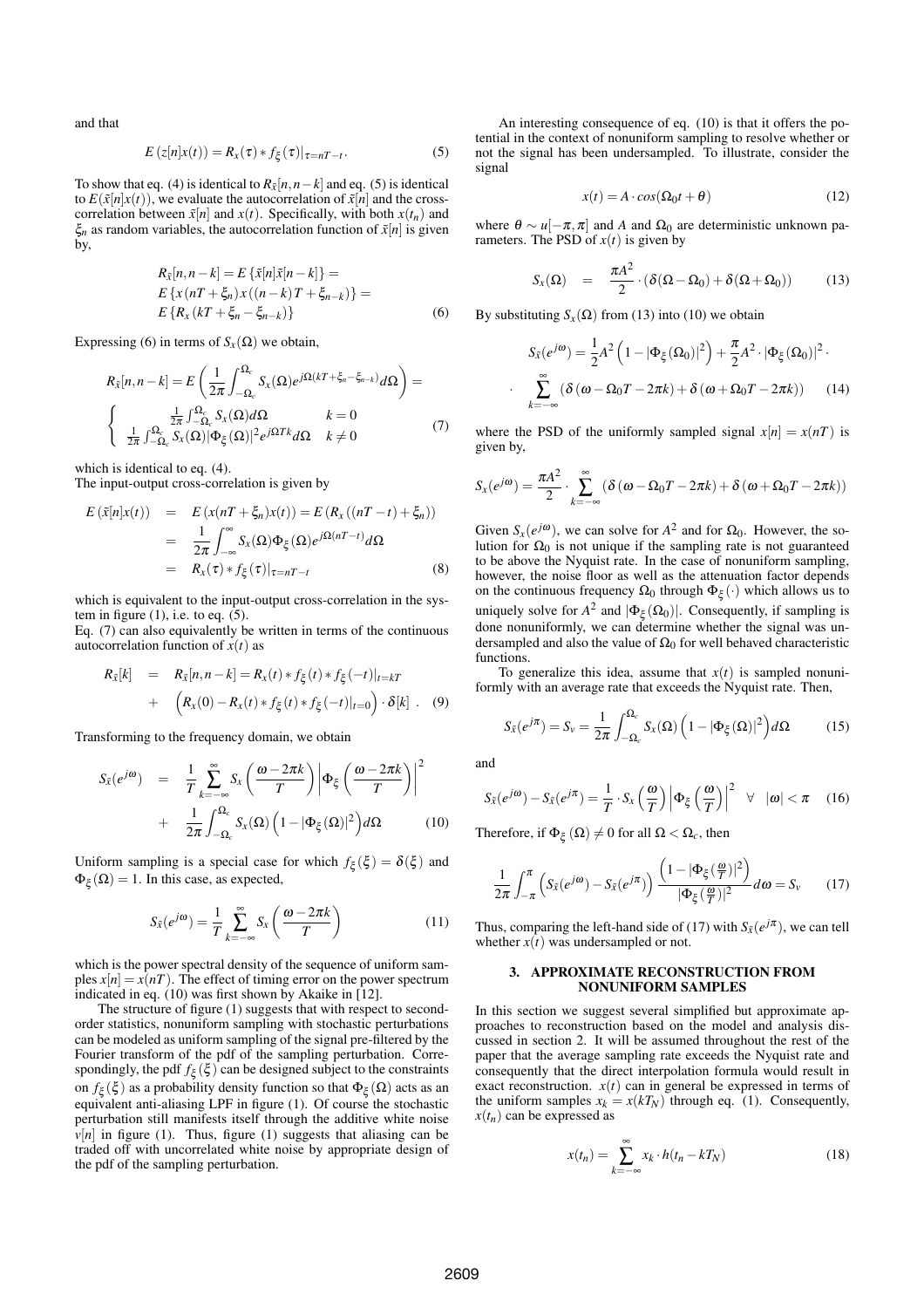With  $t_n = nT + \xi_n$  where T is the nominal sampling interval and expanding eq. (18) in a Taylor's series in  $t_n$  around  $t_n = nT$  we obtain the *Mth*-order approximation

$$
\widetilde{x}_M(t_n) = \sum_{k=-\infty}^{\infty} x_k \cdot \left( \sum_{p=0}^M \frac{\xi_n^p}{p!} \cdot h^{(p)}(nT - kT_N) \right) \tag{19}
$$

where  $h^{(p)}(t) = \frac{d^p h(t)}{dt^p}$ .

Our basic approach is to treat the parameters  $x_k$  as deterministic and determine their values to minimize the conditional mean squared error between  $x(t_n)$  and  $\widetilde{x}_M(t_n)$  as specified in eq. (19). Specifically, we choose  $x_k$  to minimize

$$
E\left\{\sum_{n=-\infty}^{\infty}\left(x(t_n)-\sum_{k=-\infty}^{\infty}x_k\cdot\sum_{p=0}^{M}\frac{\xi_n^p}{p!}\cdot h^{(p)}\left(nT-kT_N\right)\right)^2\middle|\left\{x(t_n)\right\}\right\}
$$

Differentiating w.r.t  $x_l$  and setting to zero we obtain

$$
\sum_{k=-\infty}^{\infty} x_k \cdot \sum_{p,q=0}^{M} \sum_{n=-\infty}^{\infty} \frac{E\left(\xi_n^{p+q} | \{x(t_n)\}\right)}{p! \cdot q!} \cdot h^{(p)}\left(nT - kT_N\right) \cdot h^{(q)}\left(nT - lT_N\right)
$$
\n
$$
= \sum_{n=-\infty}^{\infty} x(t_n) \cdot \left(\sum_{p=0}^{M} \frac{E\left(\xi_n^{p} | \{x(t_n)\}\right)}{p!} \cdot h^{(p)}\left(nT - lT_N\right)\right) \forall l \tag{20}
$$

which under the independence assumption of  $\{\xi_n\}$  and  $x(t)$  becomes

$$
\sum_{k=-\infty}^{\infty} x_k \cdot \sum_{p=0}^{M} \sum_{q=0}^{M} \frac{m_{p+q}}{p! \cdot q!} \cdot \left( \sum_{n=-\infty}^{\infty} h^{(p)} \left( nT - kT_N \right) \cdot h^{(q)} \left( nT - lT_N \right) \right)
$$
\n
$$
= \sum_{n=-\infty}^{\infty} x(t_n) \cdot \left( \sum_{p=0}^{M} \frac{m_p}{p!} \cdot h^{(p)} \left( nT - lT_N \right) \right) \tag{21}
$$

where  $m_p = E(\xi_n^p)$  is the  $p^{th}$ -order moment of  $\xi_n$ . Using the equality

$$
\sum_{n=-\infty}^{\infty} h^{(p)}\left(nT - kT_N\right) \cdot h^{(q)}\left(nT - lT_N\right) = \frac{T_N}{T} \cdot (-1)^q \cdot h^{(p+q)}\left((l-k)T_N\right)
$$

the left side of (21) is the convolution of  $x_k$  with the sequence

$$
c[k] = \frac{T_N}{T} \cdot \sum_{p=0}^{M} \sum_{q=0}^{M} \frac{m_{p+q}}{p! \cdot q!} \cdot (-1)^q \cdot h^{(p+q)}(kT_N)
$$
(22)

Treating the sequence  $x_k$  as uniform samples in reconstructing  $x(t)$ will then obtain

$$
\hat{x}_M(t) = \hat{x}_0(t) * w_M(t) \tag{23}
$$



Figure 2: *Mth*-order approximate reconstruction

where  $\hat{x}_0(t)$  is the optimal zeroth-order approximation,

$$
\hat{x}_0(t) = \sum_{n = -\infty}^{\infty} (T/T_N) \cdot x(t_n) \cdot h(t - nT)
$$
\n(24)

and

$$
W_M(\Omega) = \frac{\sum_{p=0}^{M} \frac{m_p}{p!} (-j\Omega)^p}{\sum_{p=0}^{M} \sum_{q=0}^{M} \frac{m_{p+q}}{p! \cdot q!} \cdot (-1)^q \cdot (j\Omega)^{p+q}} \quad |\Omega| < \Omega_c \quad (25)
$$

This then corresponds to treating the nonuniform samples as being on a uniform grid and reconstructing  $x(t)$  using the filter  $T \cdot W_M(\Omega)$ . Note that as *M* increases, an increasingly higher-order statistics of ξ*n* are needed for this optimal reconstruction.

An alternative approach to the use of the Taylor's expansion is to choose the coefficients in eq. (18) to minimize the conditional mean squared error between the actual nonuniform samples and the nonuniform samples that would result from the values  $x_k$  treated on a uniform grid, i.e. choose  $x_k$  to minimize

$$
E\left\{\sum_{n=-\infty}^{\infty}\left(x(t_n)-\sum_{k=-\infty}^{\infty}x_k\cdot h(t_n-kT_N)\right)^2\middle|\left\{x(t_n)\right\}\right\}\qquad(26)
$$

This minimization results in the equations:

$$
\sum_{n=-\infty}^{\infty} x(t_n) \cdot E\left\{h(t_n - lT_N)\right\} = \tag{27}
$$
\n
$$
\sum_{k=-\infty}^{\infty} x_k \cdot E\left\{\sum_{n=-\infty}^{\infty} h(t_n - kT_N)h(t_n - lT_N)\right\} \quad \forall l
$$

By using the relation

$$
E\left\{\sum_{n=-\infty}^{\infty} h(t_n - kT_N)h(t_n - lT_N)\right\} = \frac{T_N}{T} \cdot \delta[l - k]
$$
 (28)

eq. (27) becomes

$$
\sum_{n=-\infty}^{\infty} x(t_n) \cdot E\left\{h(t_n - lT_N)\right\} = \frac{T_N}{T} \cdot x_l \quad \forall l \tag{29}
$$

Taking the expectation on the left hand side of eq. (29) will lead to the reconstruction suggested in (23) with  $M \rightarrow \infty$ , i.e.,

$$
W_M(\Omega) = \Phi_{\xi}^*(\Omega) \quad |\Omega| < \Omega_c \tag{30}
$$

As an alternative, we suggest replacing  $E\{h(t_n - lT_N)\}\$  with  $h(t_n - lT_N)$  $lT_N$ ) in which case

$$
\hat{x}_k = \sum_{n=-\infty}^{\infty} (T/T_N) \cdot x(t_n) \cdot h(t_n - kT_N)
$$
 (31)

and

$$
\hat{x}(t) = \sum_{n = -\infty}^{\infty} (T/T_N) \cdot x(t_n) \cdot h(t - t_n)
$$
\n(32)

This then corresponds to reconstruction using sinc interpolation applied to the samples on the nonuniform grid as represented in Fig. (3). This approximation will be referred to as nonuniform sinc interpolation.



Figure 3: Nonuniform Sinc Interpolation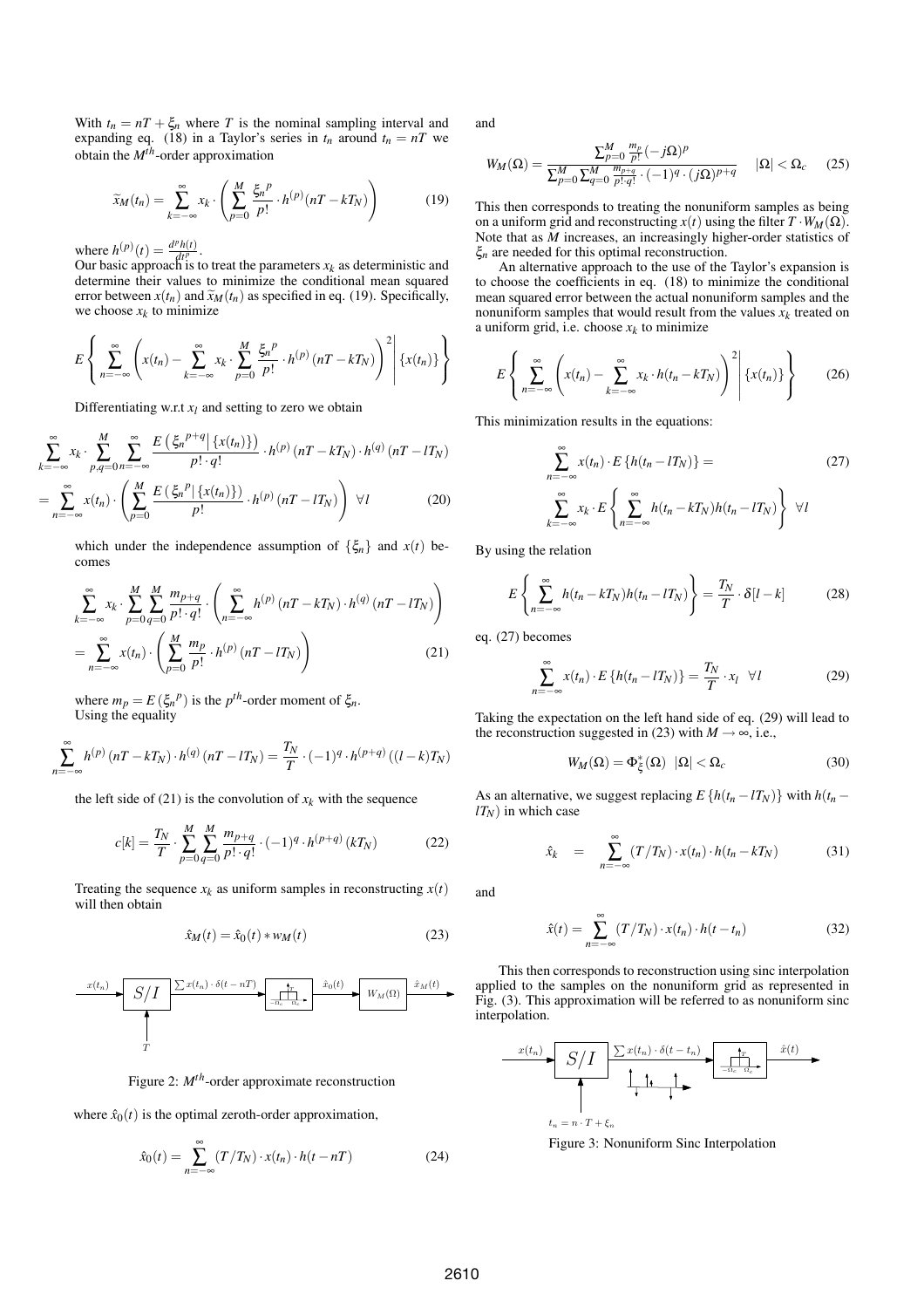### 4. PERFORMANCE OF UNIFORM, NONUNIFORM AND RANDOMIZED SINC INTERPOLATION

In this section, we analyze the performance of the methods suggested in the previous section with respect to their mean squared error. We denote by  $e_M^U(t)$  the error between  $x(t)$  and  $\hat{x}_M(t)$  defined in (23). Then, it can be shown that the MSE is

$$
\sigma_{e_M^U}^2 = \frac{1}{2\pi} \int_{-\Omega_c}^{\Omega_c} S_x(\Omega) \cdot \left\{ |1 - \Phi_{\xi}(\Omega) \cdot W_M(\Omega)|^2 + \right. \\
\left. + \rho \cdot \overline{W_M} \cdot \left( 1 - |\Phi_{\xi}(\Omega)|^2 \right) \right\} d\Omega \tag{33}
$$

where  $\rho = T/T_N \le 1$  and  $\overline{W_M} = \frac{1}{2\Omega_c} \cdot \int_{-\Omega_c}^{\Omega_c} |W_M(\Omega)|^2 d\Omega$ . For the uniform sinc interpolation, which corresponds to  $M = 0$ , the MSE is

$$
\sigma_{e^{U}}^{2} = \frac{1}{2\pi} \int_{-\Omega_{c}}^{\Omega_{c}} S_{X}(\Omega) \cdot \underbrace{\left\{|1 - \Phi_{\xi}(\Omega)|^{2} + \rho \cdot \left(1 - |\Phi_{\xi}(\Omega)|^{2}\right)\right\}}_{\triangleq G_{U}(\Omega)} d\Omega \quad (34)
$$

Similarly, denote by  $e^{\psi}(t)$  the reconstruction error of the nonuniform sinc interpolation method defined in (32). Then,

$$
\sigma_{e^{i\theta}}^2 = \frac{1}{2\pi} \int_{-\Omega_c}^{\Omega_c} S_x(\Omega) \cdot \underbrace{\rho \cdot \left(1 - \frac{1}{2\Omega_c} \int_{\Omega - \Omega_c}^{\Omega + \Omega_c} |\Phi_{\xi}(\Omega')|^2 d\Omega'}_{\hat{=} G_{\mathcal{Y}}(\Omega)} d\Omega \quad (35)
$$

It can be shown and is intuitively reasonable that both the uniform and nonnuniform sinc interpolation methods attain zero MSE if and only if the samples had been generated uniformly, i.e.,  $\tilde{x}[n] = x(nT)$ . Also, as is clear from eqns (34),(35) the performance of both methods depends on the spectrum of the continuous-time signal  $x(t)$  as well as on the characteristic function  $\Phi_{\xi}(\Omega)$  of the perturbations error, which can be designed to reduce the MSE. The MSE depends also on the oversampling ratio  $r = 1/\rho = T_N/T$ . However, while the performance of both methods improves as *r* increases, only nonuniform sinc interpolation approaches zero MSE when *r* approaches infinity. This occurs since nonuniform sinc interpolation maintains the correct sample positions in time whereas uniform sinc interpolation does not.

For the purpose of comparison between the two methods, we consider two cases. The first is the case of small perturbations with zero mean, for which in the region  $|\Omega| < 2\Omega_c$ ,  $\Phi_{\xi}(\Omega)$  can be well approximated by the second-order Taylor's expansion

$$
\Phi_{\xi}(\Omega) \approx 1 - \frac{1}{2}\sigma_{\xi}^{2}\Omega^{2}
$$
 (36)

with the variance  $\sigma_{\xi}^2$  of  $\xi_n$  assumed to be small enough relative to *T* so that (36) holds. Substituting (36) into (34) and (35) yields

$$
\sigma_{e^{U}}^{2}/\sigma_{e^{U}}^{2} \approx \left(1+\Omega_{c}^{2}/3B_{x}\right)
$$
 (37)

where  $B_x$  denotes the bandwidth of  $x(t)$  defined as

$$
B_x = \int_{-\Omega_c}^{\Omega_c} \Omega^2 \cdot \left( \frac{S_x(\Omega)}{\int_{-\Omega_c}^{\Omega_c} S_x(\Omega') d\Omega'} \right) d\Omega \tag{38}
$$

We see from  $(37)$  that independent of the detailed characteristics of the perturbation or the signal spectrum, as long as the perturbations around the uniform grid are small enough so that (37) holds, it is better to reconstruct the signal using uniform sinc interpolation, even though uniform sinc interpolation uses only the nominal rather than actual sampling times, and therefore uses less information than the nonuniform sinc interpolation method.

The second case to be examined is that of uniformly distributed peturbations, i.e.,

$$
\xi_n \sim u[-\Delta_{\xi}, \Delta_{\xi}] \leftrightarrow \Phi_{\xi}(\Omega) = sinc(\Delta_{\xi}\Omega)
$$
 (39)

For the case in which the nominal sampling rate equals the Nyquist rate, i.e.,  $T = T_N$ ,  $G_U(\Omega)$  and  $G_U(\Omega)$  defined in (34) and (35) becomes

$$
G_U(\Omega) = 2(1 - sinc(\Delta_{\xi}\Omega)) |\Omega| < \Omega_c \tag{40}
$$

$$
G_{\mathcal{Y}}(\Omega) = 1 - \frac{1}{2\Omega_c} \int_{\Omega - \Omega_c}^{\Omega + \Omega_c} sinc^2(\Delta_{\xi}\Omega^{'})d\Omega^{'} \quad |\Omega| < \Omega_c
$$

From (40) it follows that for  $\Delta_{\xi} < 0.34T$ ,

$$
G_U(\Omega) < G_U(\Omega) \quad \forall \ |\Omega| < \Omega_c \tag{41}
$$

Consequently for  $\Delta_{\xi}$  < 0.34*T*, uniform sinc interpolation always achieves a lower MSE than nonuniform sinc interpolation independent of the input spectrum. However, when  $\Delta_{\xi} > 0.34T$ , the relative performance of these two methods strongly depends on the spectrum of the input signal.

None of the methods suggested above is universally preferable for all signals. We next suggest a generalized method which will be referred to as randomized sinc interpolation. This method suggests applying sinc interpolation to the samples on the nonuniform grid  $\tilde{t}_n = nT + \zeta_n$ , where  $\zeta_n$  is another iid sequence of random variables independent of  $x(t)$  and for which  $\zeta_n$  is independent of  $\xi_k$  for  $n \neq k$ . The reconstruction then takes the form

$$
\hat{x}(t) = \sum_{n = -\infty}^{\infty} (T/T_N) \cdot x(t_n) \cdot h(t - \tilde{t}_n)
$$
\n(42)



Figure 4: Randomized Sinc Interpolation

The uniform sinc interpolation as well as the nonuniform sinc interpolation discussed above can be treated as special cases of this generalized method with  $\zeta_n = 0$  and  $\zeta_n = \xi_n$ , respectively. Allowing  $\zeta_n$ to have a partial correlation with ξ*n* is a further generalization.

Provided that the average sampling rate exceeds the Nyquist rate, it can be shown that with respect to second-order statistics, nonuniform sampling discussed in section 2 followed by the randomized reconstruction method suggested in figure (4) is equivalent to the following system



Figure 5: A second-order statistics model for nonuniform sampling followed by randomized sinc interpolation reconstruction

where  $\Phi_{\xi,\zeta}(\Omega_1,\Omega_2)$  is the joint characteristic function of  $\xi_n$  and ζ*n*, defined as the Fourier transform of their joint pdf *f*<sup>ξ</sup> *,*<sup>ζ</sup> (ξ *,*ζ ) and  $\tilde{v}(t)$  is zero-mean additive colored noise, uncorrelated with  $x(t)$ , with PSD

$$
S_{\tilde{v}}(\Omega) = \frac{T}{2\pi} \int_{-\Omega_c}^{\Omega_c} S_x(\Omega^{'}) (1 - |\Phi_{\xi,\zeta}(\Omega^{'}, -\Omega)|^2) d\Omega^{'} \quad |\Omega| < \Omega_c. \tag{43}
$$